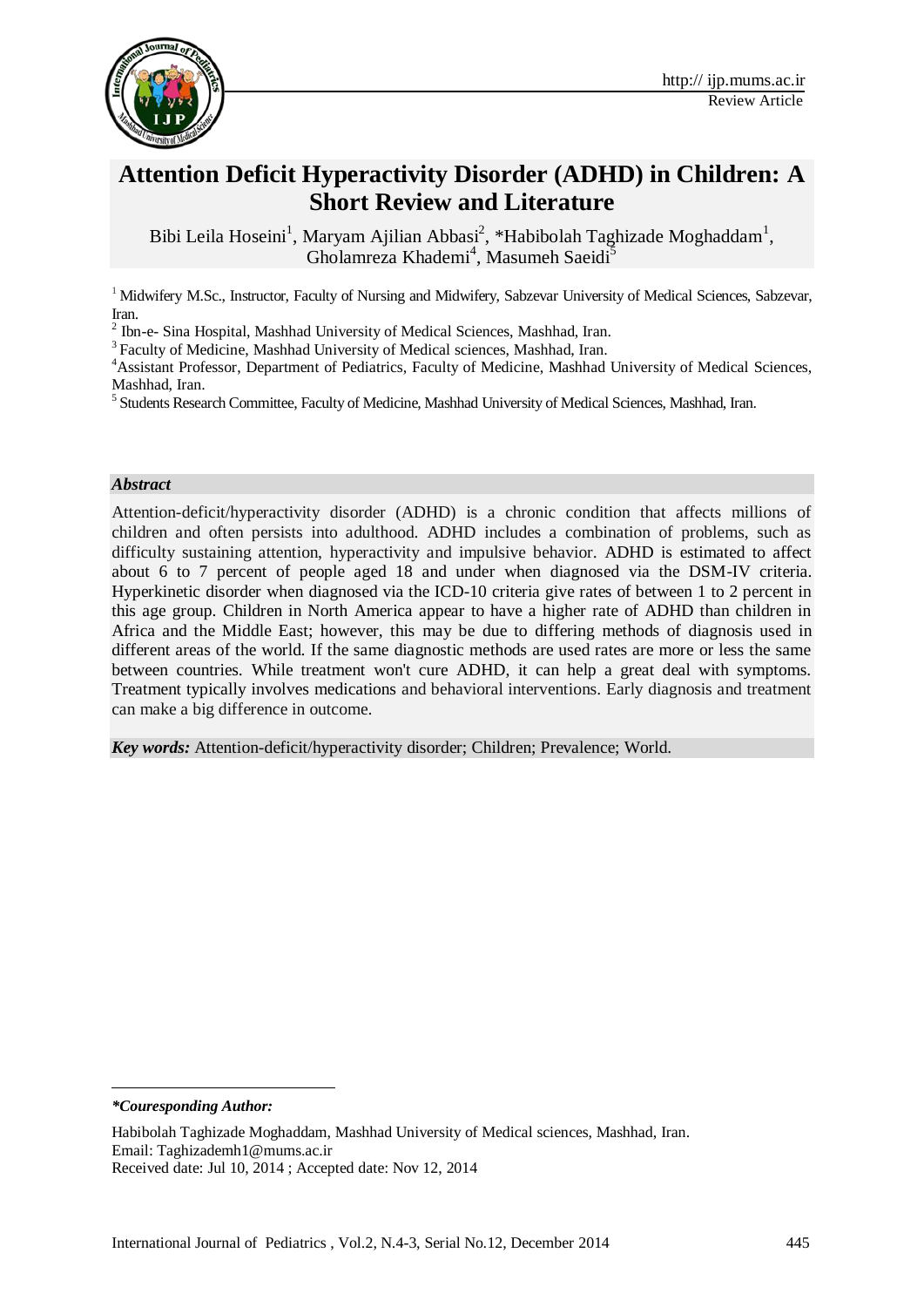# **Introduction**

Attention deficit hyperactivity disorder (ADHD) is a disorder of childhood and adolescence characterized by a pattern of extreme pervasive, persistent and debilitating inattention, overactivity and impulsivity. It is believed to be one of the most common reasons for mental health referrals to family physicians, aediatricians,paediatric neurologists and child and adolescent psychiatrists. Although originally thought to remit during childhood, the symptoms of ADHD have also been shown to persist in patients through adolescence and into adulthood . The disorder is often chronic, with one third to one half of those affected retaining the condition into adulthood . It interferes with many areas of normal development and functioning in a child's life. Children with ADHD are more likely than their peers to experience educational underachievement, social isolation and antisocial behaviour during the school years and to go on to have significant difficulties in the post-school years (1). Attention-deficit/hyperactivity disorder [\(ADHD\)](javascript:void(0);) is one of the most common neurodevelopmental disorders of childhood. The worldwide prevalence in children ≤18 years has been estimated at 5.3% in a systematic review of 102 studies from all continents, with a majority from North America and Europe [\(2\)](http://www.sciencedirect.com/science/article/pii/S0924977X14002788#bib35).

Attention deficit hyperactivity disorder (ADHD) is characterized by pervasive and impairing symptoms of inattention, hyperactivity, and impulsivity according to DSM-IV [\(3\)](javascript:popRef() . The World Health Organization (WHO) [\(4\)](javascript:popRef() uses a different name—hyperkinetic disorder (HD)—but lists similar operational criteria for the disorder. Regardless of the name used, ADHD/HD is one of the most thoroughly researched disorders in medicine. It has been associated with a broad range of negative outcomes in affected subjects with a serious financial burden to

families and society, which characterizes it as a major public health problem.

An understanding of the epidemiological aspects of ADHD/HD may provide insight into its distribution and etiology as well as information for planning the allocation of funds for mental health services. In past decades, investigators from all regions of the world have made substantial efforts to define the prevalence of the disorder. Several literature reviews have reported highly variable rates worldwide, ranging from as low as 1% to as high as nearly 20% among school-age children. Several investigators have suggested that prevalence rates in Europe were significantly lower than rates found in North America (2).

### *Alternative Names*

Attention deficit disorder (ADD); ADHD; Childhood hyperkinesis.

### **Methods and Materials**

The current study was a review survey which was conducted to evaluate some informations of children's Attention deficit hyperactivity disorder that is mentioned in science website by studying articles and books science texts.

To evaluate the texts, the singular or combination forms of the following keywords were used: "ADHD", "Prevalence", "ADD", "Hyperkinesis" and "Children".

To evaluate the electronic Persian databases the following websites were searched: Google, Scientific information database (SID), Ministry of healthcare, Medical articles library of Iran (medlib.ir), Iranian research institute for information (Iran Doc), publication database (Magiran, Iran medex), and also search in other electronic databases such as Google Scholar, Scopus and PubMed. Also, library search was performed by referring to the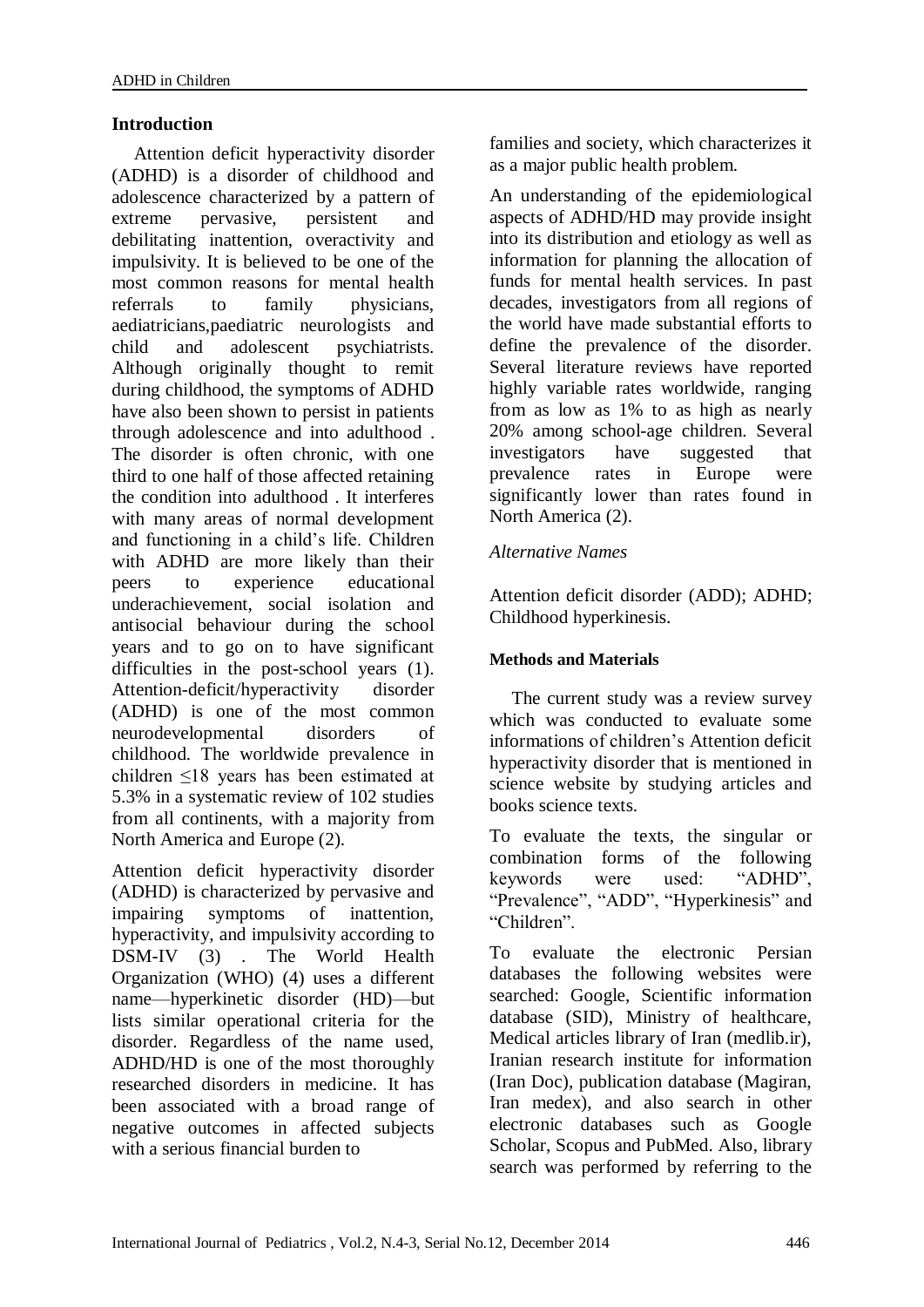journal archives of libraries, and evaluating the available Persian and English references such as text books and also articles of research-scientific and educational journals, and articles of the annual seminar of medicine and psychology.

# **Results**

### *Symptoms*

Symptoms of ADHD fall into three groups:

- Not being able to focus (inattentiveness).
- Being extremely active (hyperactivity).
- Not being able to control behavior (impulsivity).

Some people with ADHD have mainly inattentive symptoms. Some have mainly hyperactive and impulsive symptoms. Others have a combination of different symptom types. Those with mostly inattentive symptoms are sometimes said to have attention deficit disorder (ADD). They tend to be less disruptive and are more likely not to be diagnosed with ADHD.

### *Inattentive Symptoms*

Fails to give close attention to details or makes careless mistakes in schoolwork

- Has difficulty keeping attention during tasks or play
- Does not seem to listen when spoken to directly
- Does not follow through on instructions and fails to finish schoolwork or chores and tasks
- Has problems organizing tasks and activities
- Avoids or dislikes tasks that require sustained mental effort (such as schoolwork)
- Often loses toys, assignments, pencils, books, or tools needed for tasks or activities
- Is easily distracted
- Is often forgetful in daily activities

# *Hyperactivity Symptoms*

- Fidgets with hands or feet or squirms in seat
- Leaves seat when remaining seated is expected
- Runs about or climbs in inappropriate situations
- Has problems playing or working quietly
- Is often "on the go," acts as if "driven by a motor"
- Talks excessively

# *Impulsivity Symptoms*

- Blurts out answers before questions have been completed
- Has difficulty awaiting turn

Interrupts or intrudes on others (butts into conversations or games).

# *Different Symptoms*

Boys and girls display very different ADHD symptoms, and boys are much more likely to be diagnosed with the attention disorder. Why? It's possible the nature of ADHD symptoms in boys makes their condition more noticeable than it is in girls.Boys tend to display externalized symptoms that most people think of when they think of ADHD behavior, for example: impulsivity or "acting out"hyperactivity, such as running and hittinglack of focus, including inattentivenessphysical aggressionADHD in girls is often easy to overlook because it's not "typical" ADHD behavior. The symptoms aren't as obvious as they are in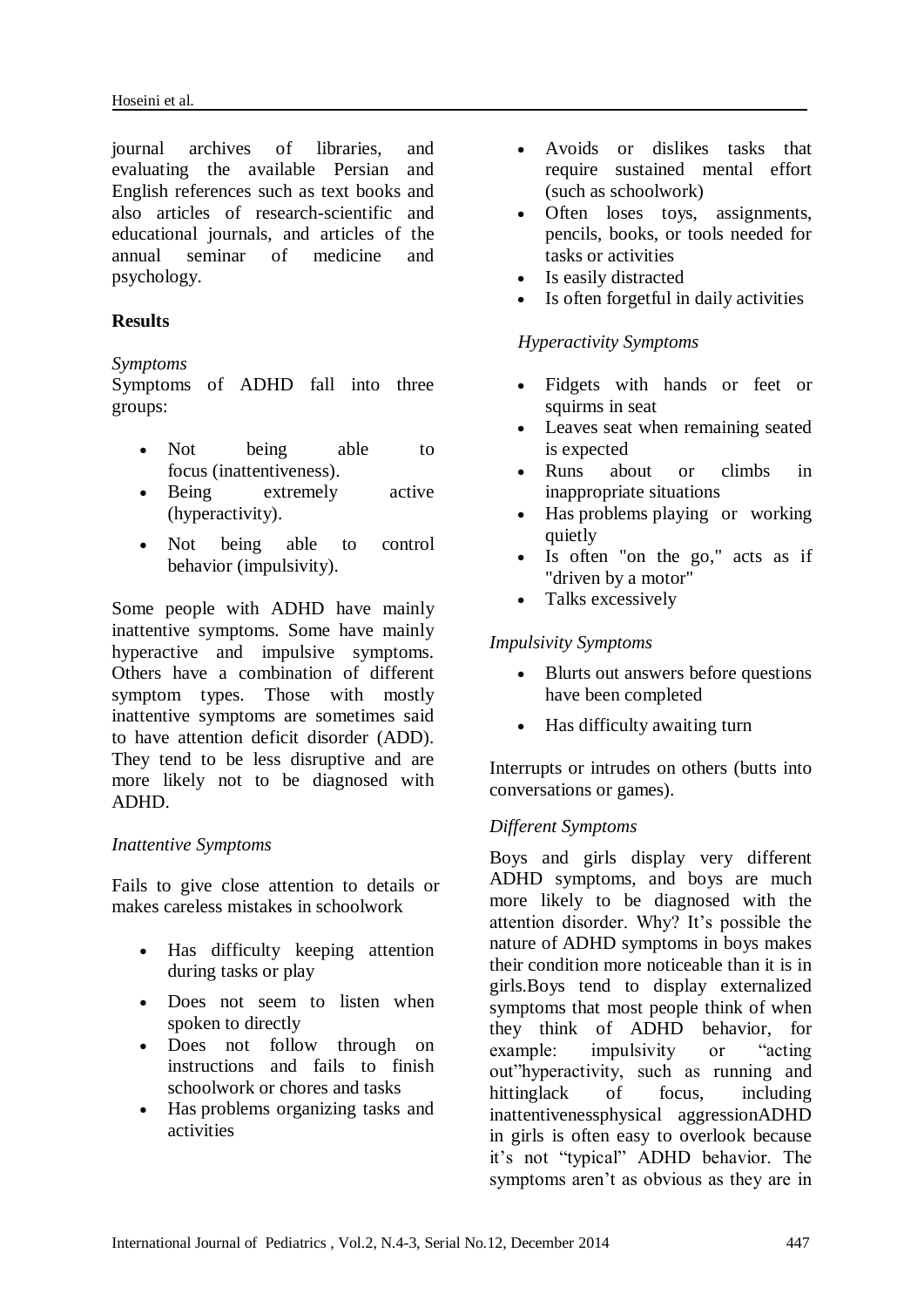boys. They can include:being withdrawnlow self-esteem and anxietyintellectual impairment and difficulty with academic achievementinattentiveness or a tendency to "daydream"verbal aggression: teasing, taunting, or name-calling (Figur.1) (5-7).





# *Epidemiology*

The mean worldwide prevalence of ADHD is between 5.29% and 7.1% in children and adolescents  $(\langle 18 \text{ years} \rangle)$   $(2, 8)$ . The prevalence of ADHD in Europe was estimated at just under 5%, however, there are still few global or European data on rates of incidence, prevalence or epidemiology of ADHD(2). Estimation of the prevalence of ADHD may be complicated by a range of factors such as methodological and cultural differences, and variability in identification and medical classification systems used for diagnosis (2).

Prevalence factors ADHD prevalence rates may vary depending on several factors: Age – ADHD can affect children from preschool age2-4 and increasing recognition is now given to the fact that ADHD can extend beyond childhood and adolescence into adulthood (8, 9-12). Gender – a higher prevalence is often reported in males  $(8,13,14)$ . Subtype of ADHD – combinedtype ADHD is generally considered most prevalent in all age-groups (15,16). ADHD is often present alongside comorbidities such as oppositional defiant disorder (ODD) and anxiety disorder (9,16-19) which may further complicate understanding of true prevalence rates.

## *Africa*

It is estimated that ADHD affects between 5.4-8.7% of children in Africa. Data quality however is not high(20).

# *Germany*

A 2008 evaluation of the "KiGGS" survey, monitoring 14,836 girls and boys (age between 3 to 17 years), showed that 4.8% of the participants had an ADHD diagnosis. While 7.9% of all boys had ADHD, only 1.8% girls had it, too. Another 4.9% of the participants (6.4% boys: 3.6% girls) were suspected ADHD cases, because they showed a rate ≥7 on the [Strengths and difficulties questionnaire](http://en.wikipedia.org/wiki/Strengths_and_Difficulties_Questionnaire) (SDQ) scale. The number of ADHD diagnoses was 1.5% (2.4%: 0.6%) among preschool children (3–6 years old), 5.3 % (8.7% : 1.9%) at age 7–10 years, and had its peak at 7.1% (11.3% : 3.0%) in the age group of 11–13 years. Among 14 to 17 years old adolescents the rate was 5.6% (9.4%: 1.8%) (21).

# *Spain*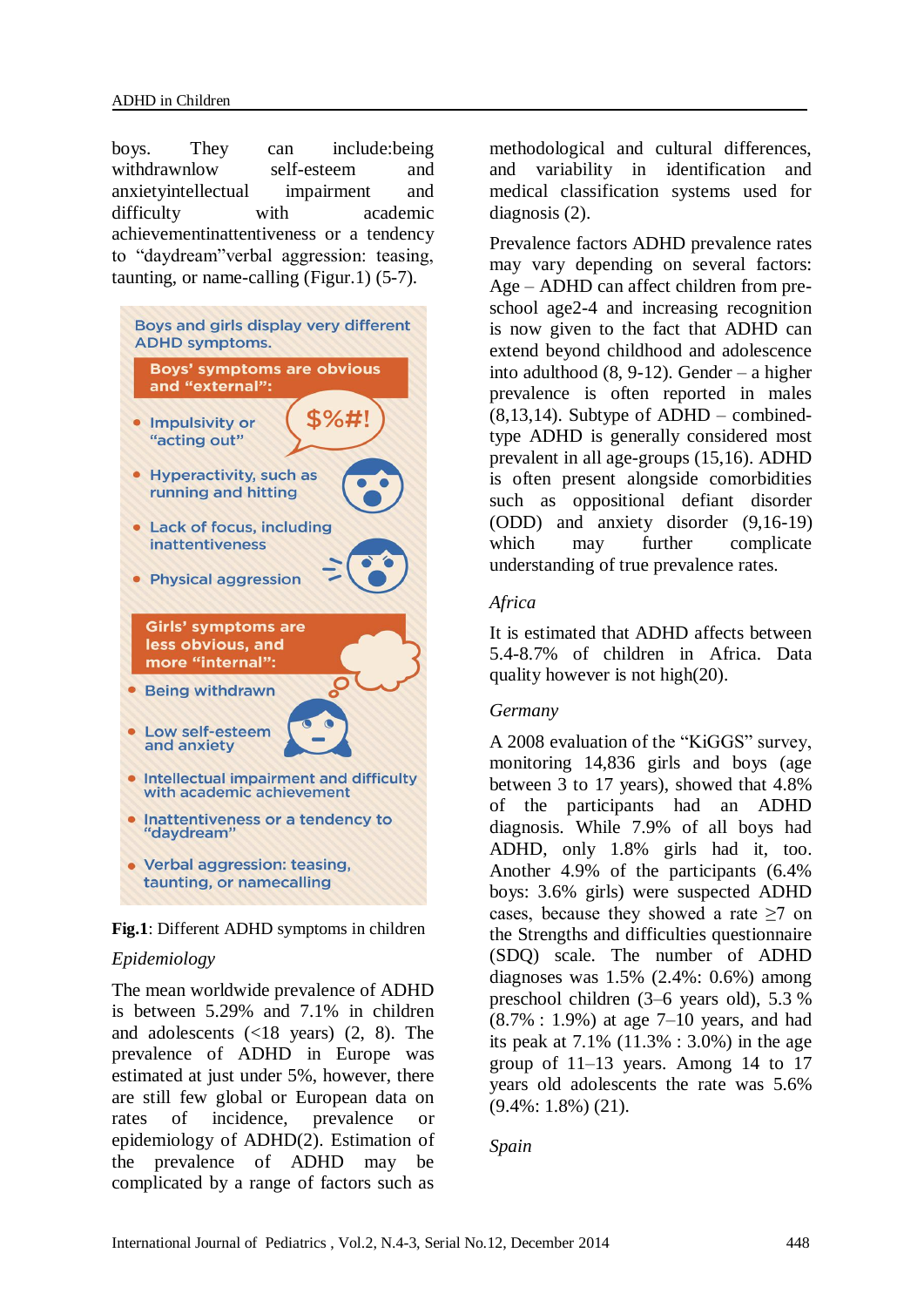Rates in Spain are estimated at 6.8% among people under 18 (22).

#### *United States*

In the United States it is diagnosed in 2-16 percent of school children. The rates of diagnosis and treatment of ADHD are much higher on the east coast of the United States than on its west coast. The frequency of the diagnosis differs between male children (10%) and female children (4%) in the United States. This difference between genders may reflect either a difference in susceptibility or that females with ADHD are less likely to be diagnosed than males. Boys outnumber girls across all three subtyping categories, but the exact magnitude of these differences seems to depend on both the informant (parent, teacher, etc.) and the [subtype.](http://en.wikipedia.org/wiki/Attention_deficit_hyperactivity_disorder) In two community-based investigations, conducted by DuPaul and associates, boys outnumbered girls by only 2.2:1 in parentgenerated samples and 2.3:1 in teacherbased input (23-29).

### *Exams and Tests*

If ADHD is suspected, the person should be evaluated by a health care professional. There is no test that can make or exclude a diagnosis of ADHD. The diagnosis is based on a pattern of the symptoms listed above. When the person with suspected ADHD is a child, parents and teachers are usually involved during the evaluation process. Most children with ADHD have at least one other developmental or mental health problem. This problem may be a mood, anxiety or substance use disorder; a learning disability; or a tic disorder. A doctor can help determine whether these other conditions are present.

#### *Treatment*

Treating ADHD is a partnership between the health care provider and the patient. If the patient is a child, parents and often teachers are involved. For treatment to work, it is important to:

- Set specific, appropriate goals.
- Start medicine and/or talk therapy.
- Follow-up regularly with the doctor to check on goals, results, and any side effects of medicines. During these visits, information should be gathered from the patient and if relevant, parents and teachers.

If treatment does not seem to work, the health care provider will likely:

- Confirm the person has ADHD.
- Check for medical conditions that can cause similar symptoms.
- Make sure the treatment plan is being followed.
- **Medicines**
- [Medicine](http://www.nlm.nih.gov/medlineplus/ency/article/007592.htm) combined with behavioral treatment often works best. There are several different ADHD medicines that may be used alone or in combination. The health care provider will decide which medicine is right based on the person's symptoms and needs.
- Psychostimulants (also known as stimulants) are the most commonly used ADHD medicines. Although these drugs are called stimulants, they actually have a calming effect in people with ADHD.
- Follow the health care provider's instructions on how to take ADHD medicine.
- Some ADHD medicines have side effects. If the person has side effects, contact the health care provider right away. The dosage or medicine itself may need to be changed (30-34).

### *Risk factors for ADHD include:*

- Blood relatives (such as a parent or sibling) with ADHD or another mental health disorder
- Exposure to environmental toxins — such as lead, found mainly in paint and pipes in older buildings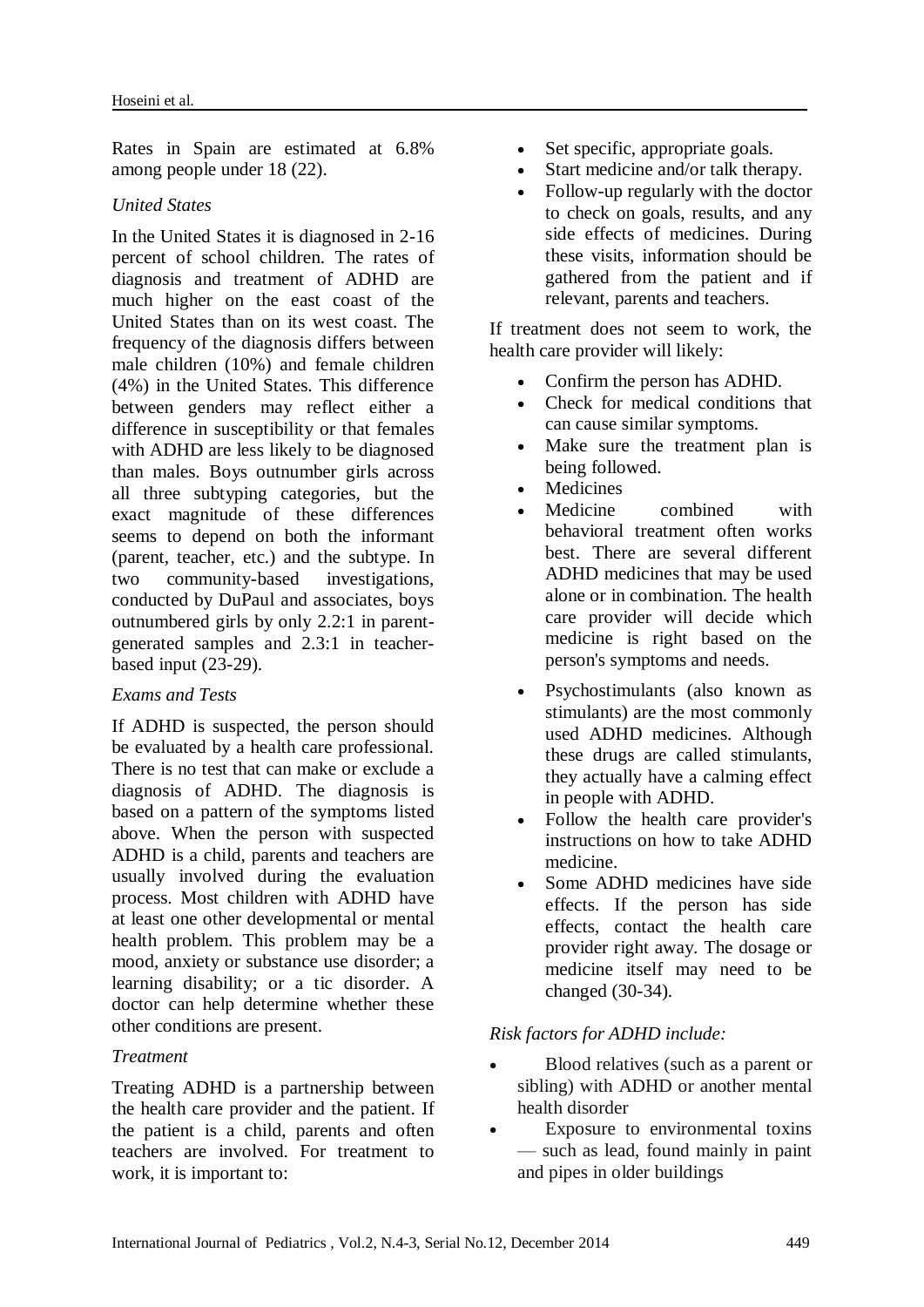- Maternal drug use, alcohol use or smoking during pregnancy
- Maternal exposure to environmental poisons — such as Polychlorinated biphenyls (PCBs) during pregnancy
- Premature birth

Although sugar is a popular suspect in causing hyperactivity, there's no reliable proof of this. Many things in childhood can lead to difficulty sustaining attention, but that is not the same as ADHD (6, 35).

# *Prevention*

To help reduce your child's risk of ADHD:

During pregnancy, avoid anything that could harm fetal development. Don't drink alcohol, smoke cigarettes or use drugs. Avoid exposure to environmental toxins, such as polychlorinated biphenyls (PCBs). Protect your child from exposure to pollutants and toxins, including cigarette smoke, agricultural or industrial chemicals, and lead paint (found in some old buildings). Limit screen time. Although still unproved, it may be prudent for children to avoid excessive exposure to TV and video games in the first five years of life. If your child has ADHD, to help reduce problems or complications:

Be consistent, set limits and have clear consequences for your child's behavior.

Put together a daily routine for your child with clear expectations that include such things as bedtime, morning time, mealtime, simple chores and TV.

Avoid multitasking yourself when talking with your child, make eye contact when giving instructions, and set aside a few minutes every day to praise your child.

Work with teachers and caregivers to identify problems early, to decrease the impact of the condition on your child's life (2-9, 36-38).

# **Conclusion**

Attention-deficit/hyperactivity disorder (ADHD) is a chronic condition that affects millions of children and often persists into adulthood. ADHD includes a combination of problems, such as difficulty sustaining attention, hyperactivity and impulsive behavior. Children with ADHD also may struggle with low self-esteem, troubled relationships and poor performance in school. Symptoms sometimes lessen with age. However, some people never completely outgrow their ADHD symptoms. But they can learn strategies to be successful. While treatment won't cure ADHD, it can help a great deal with symptoms. Treatment typically involves medications and behavioral interventions. Early diagnosis and treatment can make a big difference in outcome.

Children with ADHD have trouble functioning at home and in school and often havedifficulty making and keeping friends. If left untreated, ADHD may interfere with school and work, as well as with social and emotional development. ADHD is more common in boys, whose impulsivity and hyperactivity may be evident. Inattentiveness is a hallmark of ADHD in girls, but because they aren't often disruptive in the classroom, they may not get diagnosed.

# **Conflict of interest:** None

# **References**

- 1. Thabet AM, Al Ghamdi H, Abdulla T, Elhelou MW, Ostanis P. Psychiatry, 2002, 159:1556–62. Attention deficit– hyperactivity symptoms among Palestinian children. EMHJ 2010; 16(5):505-10.
- 2. [Polanczyk G,](http://www.ncbi.nlm.nih.gov/pubmed?term=Polanczyk%20G%5BAuthor%5D&cauthor=true&cauthor_uid=17541055) [de Lima MS,](http://www.ncbi.nlm.nih.gov/pubmed?term=de%20Lima%20MS%5BAuthor%5D&cauthor=true&cauthor_uid=17541055) [Horta BL,](http://www.ncbi.nlm.nih.gov/pubmed?term=Horta%20BL%5BAuthor%5D&cauthor=true&cauthor_uid=17541055) [Biederman J,](http://www.ncbi.nlm.nih.gov/pubmed?term=Biederman%20J%5BAuthor%5D&cauthor=true&cauthor_uid=17541055) [Rohde LA.](http://www.ncbi.nlm.nih.gov/pubmed?term=Rohde%20LA%5BAuthor%5D&cauthor=true&cauthor_uid=17541055) The worldwide prevalence of ADHD:a systematic review and metaregression analysis.Am. J. Psychiatry 2007; 164 (6):942–8.
- 3. American Psychiatric Association: Diagnostic and Statistical Manual of Mental Diseases (DSM-IV), 4th ed. Washington, DC, American Psychiatric Publishing, 1994.
- 4. World Health Organization: The ICD-10 Classification of Mental and Behavioral Disorders: Diagnostic Criteria for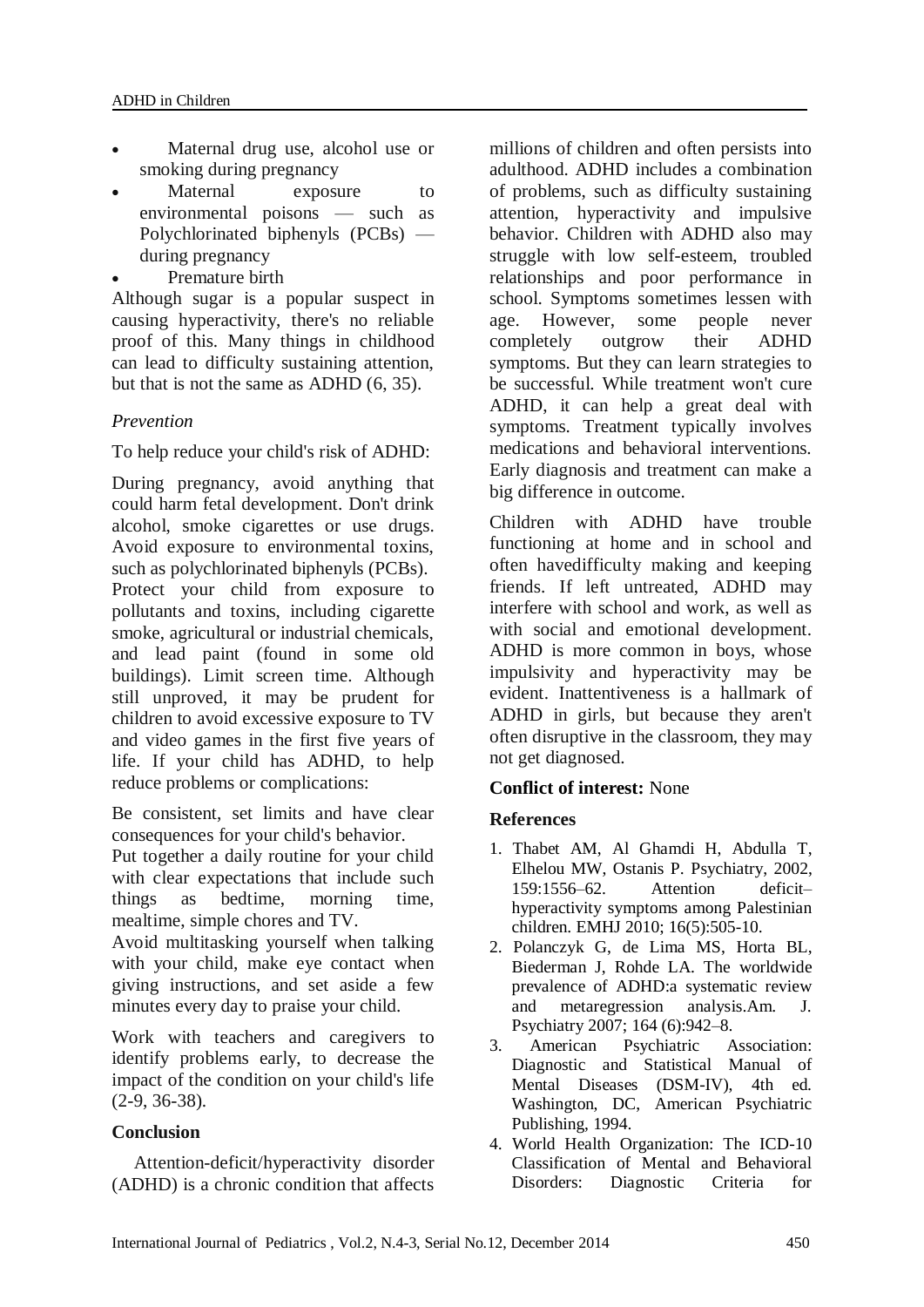Research. Geneva, Switzerland, World Health Organization, 1993.

- 5. Adler L. Epidemiology, Impairments, and Differential Diagnosis in Adult ADHD: Introduction. CNS Spectrums: The International Journal of Neuropsychiatric Medicine 2008; 13*(8): 4-5.* Retrieved from [http://www.cnsspectrums.com/aspx/article\\_](http://www.cnsspectrums.com/aspx/article_pf.aspx?articleid=1703) [pf.aspx?articleid=1703](http://www.cnsspectrums.com/aspx/article_pf.aspx?articleid=1703)*.*
- 6. Attention-deficit/hyperactivity disorder (ADHD) in children. (2013, March 5). *Mayo* Clinic. Retrieved from [http://www.mayoclinic.org/diseases](http://www.mayoclinic.org/diseases-conditions/adhd/basics/complications/con-20023647)[conditions/adhd/basics/complications/con-](http://www.mayoclinic.org/diseases-conditions/adhd/basics/complications/con-20023647)[20023647](http://www.mayoclinic.org/diseases-conditions/adhd/basics/complications/con-20023647).
- 7. Attention-deficit/hyperactivity among adults. (n.d.). National Institutes of Mental Health. Retrieved from [http://www.nimh.nih.gov/statistics/1ADHD](http://www.nimh.nih.gov/statistics/1ADHD_ADULT.shtml) [\\_ADULT.shtml](http://www.nimh.nih.gov/statistics/1ADHD_ADULT.shtml) - See more at: [http://www.healthline.com/health/adhd/fact](http://www.healthline.com/health/adhd/facts-statistics-infographic#6) [s-statistics-infographic#6](http://www.healthline.com/health/adhd/facts-statistics-infographic#6)
- 8. Willcutt EG. The prevalence of DSM-IV attention-deficit/hyperactivity disorder: a meta-analytic review. Neurotherapeutics 2012; 9(3):490-9.
- 9. Kessler RC, Adler L, Barkley R, [Biederman](http://www.ncbi.nlm.nih.gov/pubmed/?term=Biederman%20J%5Bauth%5D) J, Conners CK, Adler R, et al. The prevalence and correlates of adult ADHD in the United States: results from the National Comorbidity Survey Replication. Am J Psychiatry 2006; 163: 716-23.
- 10. Faraone SV, Biederman J, Mick E. The age-dependent decline of attention deficit hyperactivity disorder: a meta-analysis of follow-up studies. Psychol Med 2006; 36: 159-65.
- 11. Lara C, Fayyad J, de Graaf R, Kessler RC, Aguilar-Gaxiola S, Angermeyer M, et al. Childhood predictors of adult attentiondeficit/hyperactivity disorder: results from the World Health Organization World Mental Health Survey Initiative. Biol Psychiatry 2009; 65(1): 46-54.
- 12. Barkley RA, Fischer M, Smallish L, Fletcher, K. The persistence of attentiondeficit/hyperactivity disorder into young adulthood as a function of reporting source and definition of disorder. J Abnorm Psychol 2002; 111: 279-89.
- 13. Biederman J, Faraone SV, Monuteaux M, Plunkett E, Gifferd J, Spencer T. Gender effects on attention-deficit/hyperactivity

disorder in adults, revisited. Biol Psychiatry 2004; 55: 692-700.

- 14. Novik TS, Hervas A, Ralston SJ, Dalsgaard S, Pereira RR, Lorenzo MJ. Influence of gender on attentiondeficit/hyperactivity disorder in Europe– ADORE. Eur Child Adolesc Psychiatry 2006; 15 Suppl 1: I15-I24.
- 15. Faraone SV, Biederman J, Weber W, Hatch M, Faraone SV. Psychiatric, neuropsychological, and psychosocial features of DSM-IV subtypes of attentiondeficit/hyperactivity disorder: results from a clinically referred sample. J Am Acad Child Adolesc Psychiatry 1998; 37: 185- 93.
- 16. Wilens TE, Biederman J, Faraone SV, Martelon MK, Westerberg D, Spencer TJ. Presenting ADHD symptoms, subtypes, and comorbid disorders in clinically referred adults with ADHD. J Clin Psychiatry 2009; 70: 1557-62.
- 17. Steinhausen HC, Novik TS. ADORE Study Group. Co-existing psychiatric problems in ADHD in the ADORE cohort. Eur Child Adolesc Psychiatry 2006; 15: i25-i29.
- 18. Yoshimasu K, Barbaresi WJ, Colligan RC, Killian JM, Voigt RG, Weaver AL, et al. Childhood ADHD is strongly associated with a broad range of psychiatric disorders during adolescence: a population-based birth cohort study. J Child Psychol Psychiatry 2012; 53: 1036-43.
- 19. [Jensen PS,](http://www.ncbi.nlm.nih.gov/pubmed?term=Jensen%20PS%5BAuthor%5D&cauthor=true&cauthor_uid=11211363) [Hinshaw SP,](http://www.ncbi.nlm.nih.gov/pubmed?term=Hinshaw%20SP%5BAuthor%5D&cauthor=true&cauthor_uid=11211363) [Kraemer HC,](http://www.ncbi.nlm.nih.gov/pubmed?term=Kraemer%20HC%5BAuthor%5D&cauthor=true&cauthor_uid=11211363) [Lenora N,](http://www.ncbi.nlm.nih.gov/pubmed?term=Lenora%20N%5BAuthor%5D&cauthor=true&cauthor_uid=11211363) [Newcorn JH,](http://www.ncbi.nlm.nih.gov/pubmed?term=Newcorn%20JH%5BAuthor%5D&cauthor=true&cauthor_uid=11211363) [Abikoff HB,](http://www.ncbi.nlm.nih.gov/pubmed?term=Abikoff%20HB%5BAuthor%5D&cauthor=true&cauthor_uid=11211363) et al. ADHD comorbidity findings from the MTA study: comparing comorbid subgroups. J Am Acad Child Adolesc Psychiatry 2001; 40: 147-58.
- 20. Bakare MO. Attention deficit hyperactivity symptoms and disorder (ADHD) among African children: a review of epidemiology and co-morbidities. African journal of psychiatry 2012; 15 (5): 358–61.
- 21. Erkennen B, Bewerten [Handeln, Zur](http://web.archive.org/web/20131211041732/http:/www.rki.de/DE/Content/Gesundheitsmonitoring/Studien/Kiggs/Basiserhebung/KiGGS_GPA.pdf?__blob=publicationFile)  [Gesundheit von Kindern und](http://web.archive.org/web/20131211041732/http:/www.rki.de/DE/Content/Gesundheitsmonitoring/Studien/Kiggs/Basiserhebung/KiGGS_GPA.pdf?__blob=publicationFile) Jugendlichen [in Deutschland](http://web.archive.org/web/20131211041732/http:/www.rki.de/DE/Content/Gesundheitsmonitoring/Studien/Kiggs/Basiserhebung/KiGGS_GPA.pdf?__blob=publicationFile) (PDF; 3,27 MB) (in German). [Robert Koch Institute.](http://en.wikipedia.org/wiki/Robert_Koch_Institute) 27 November 2008. Archived from [the](http://www.rki.de/DE/Content/Gesundheitsmonitoring/Studien/Kiggs/Basiserhebung/KiGGS_GPA.pdf?__blob=publicationFile)  [original](http://www.rki.de/DE/Content/Gesundheitsmonitoring/Studien/Kiggs/Basiserhebung/KiGGS_GPA.pdf?__blob=publicationFile) on 11 December 2013. Retrieved 24 February 2014. Kapitel 2.8